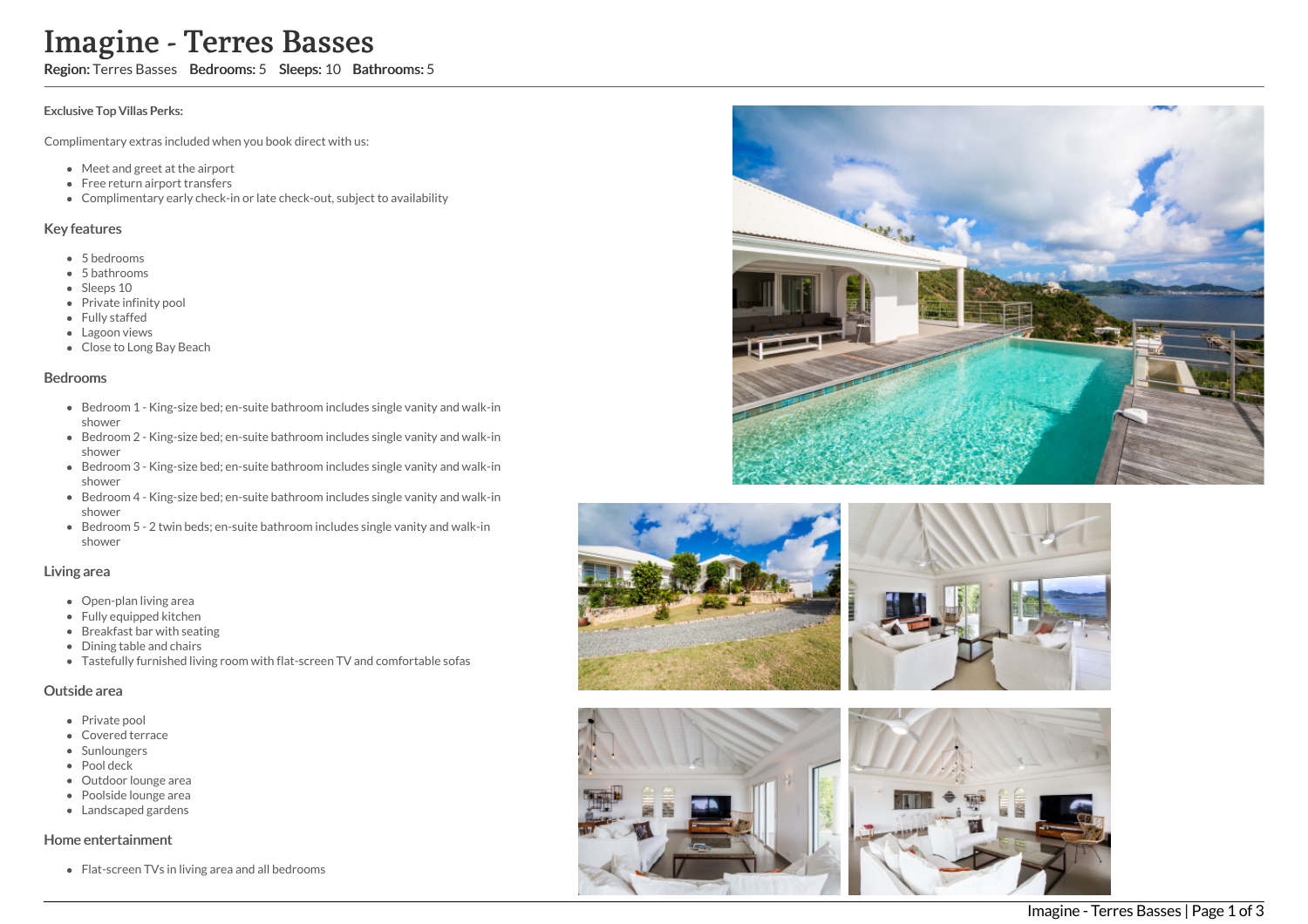## General

- Air conditioning in bedrooms
- Ceiling fans throughout
- Complimentary wifi
- Bedding and towels included
- Private parking
- $\bullet$  Iron and ironing board Outdoor sound system
- Electric gate
- Safe in all bedrooms
- Pets considered (additional deposit of \$1000 per pet will apply)

## Staff

- Housekeeper (Every other day, bookings of seven nights or more)
- Gardener
- Maintenance service
- Caretaker
- Pool person
- Concierge

# Extras

Welcome basket upon arrival